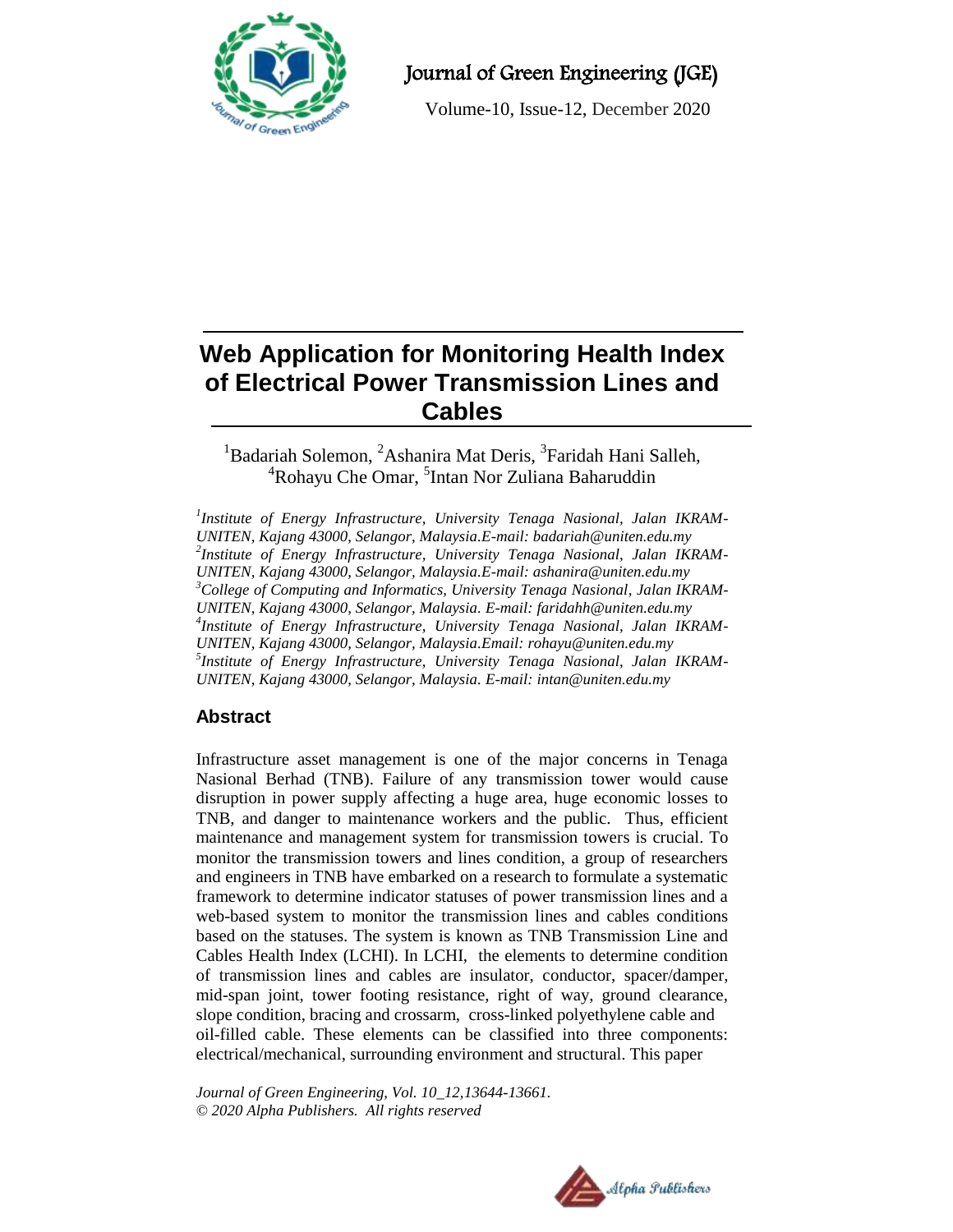explains the health index determination framework and the evolutionary prototyping approach adopted to develop the system. Also, it explains the process flow, components and elements used to determine health index of the transmission lines and cables. This is followed by explanation on the context and main features of LCHI system. In the energy sector generally, the system plays an important role in prioritizing maintenance, refurbishing or replacing transmission towers to avoid power supply disruption.

**Keywords:** Transmission lines, transmission towers, transmission cables, health index, condition rating.

## **1 Introduction**

Tenaga Nasional Berhad (TNB) is Malaysia's leading power utility company. TNB owns a monopoly over transmission and distribution in the Peninsular Malaysia and holds about fifty percent of the generation capacity in the country through its generation subsidiaries in Peninsular Malaysia [1]. ―Transmission‖ means the high voltage part of transmission and distribution system connecting power plant to near-required substations. "Distribution" literally refers to the low voltage part of transmissions and distribution system connecting substations and switchgear boxes for customers. The transmission and distribution system consists of "transmission towers (e.g. suspension or crossing), power lines (overhead or underground), insulators, vibration dampers (e.g. Stockbridge type), switchgears and transformers" [2]. According to Bayliss in his book in [3] and Thongchai in [4], there are four basic components that form a transmission line: 1) foundation - concrete pole foundation providing ground anchorage, 2) structure – the entire transmission pole including the legs of the tower, the body of the tower and the cross arms, 3) insulator – used to connect the conductors to the cross-arm transmission tower consisting of a mixture of dielectric and mechanical resistance materials, and 4) conductor/earth wire – bare or insulated conductors transmit rated electricity from one tower to another. The functions of the components and failures correspond to them explained in [4] include unstable pole due to rusty and brittle pole, shifted tower foundation, structural deformations and failure due to corrosion, damage to glass, porcelain, and polymers materials used in insulators, and deteriorating joints caused by conductor corrosion in heavily industrialized areas among others.

In East Malaysia, electricity is provided by two smaller companies, Sabah Electricity Sdn. Bhd. (SESB) for the State of Sabah and Sarawak Electricity Supply Corp. (SESCo)) for the State of Sarawak [1]. Approximately forty percent of the country's generation capacity are contributed by independent power producers such as YTL Power Generation, Ranhill, Pengerang Power, TNB Janamanjung, Jimah Energy Venture and

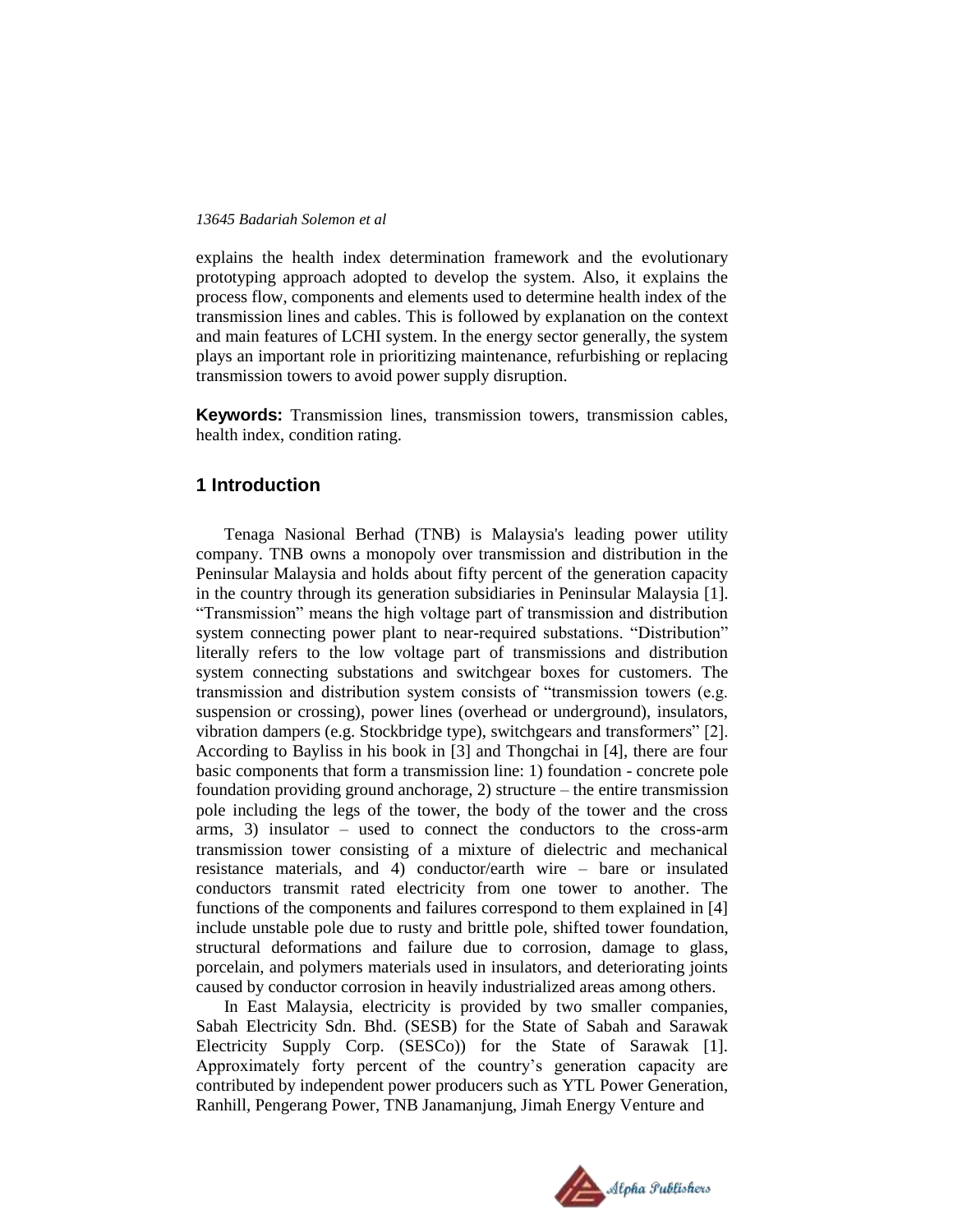few more others as listed in [5]. The TNB Grid Division connects the energy generated by TNB and IPPs (Independent Power Producer) to the network of the Distribution Division throughout Peninsular Malaysia. Electricity is also transferred directly via the National Grid to big industrial clients.

Infrastructure asset management is one of the major concerns in TNB as maintaining its assets to continuously provide power can be a major influence factor to the country's economy and social well-being. The country's National Grid system transmits hydro-electric and thermal power along thousands of transmission towers connected via 443 nationwide transmission substations by 23,082 kilo meters length of national transmission network [6, 7]. According to the statistical report produced by the Energy Commission of Malaysia in 2016, in the last 5 years, TNB Grid (formerly known as Transmission Division) "recorded a declining performance based on the Delivery Point Unreliability Index (DePUI) data"  $[8][13-19][21-24]$ . The same report stated that "in 2016, there were three trippings with load losses of 83 MW, 288 MW and 104 MW including a load shedding which involved several areas in the state of Perak".

Failure of any transmission tower would cause disruption in power supply affecting a huge area, danger to maintenance workers as well as the public and huge economic losses to TNB. Thus, efficient maintenance and management system for transmission towers is crucial. Transmission tower failures are often caused by broken pin, cross arms and slope. Currently its in-house asset maintenance focuses more on maintaining electrical components rather than structural assessment of transmission towers via a web-based system known as Transmission Operation Monitoring & Analyzing System. Among the features of the in-house system is known as Equipment Health Index, which provides rating to transformers, reactors, airinsulated switchgear (AIS) and gas-insulated switchgear (GIS) circuit breakers. Existing practices and data types of Grid Maintenance include:

Rentice clearing and maintenance – hardcopy reports three times per year

- TowerTop Inspection UAV videos taken every 4 years
- Drone videos taken every 3 months
- Thermoscanning hotspot thermal images every 4 years

The standard practice in TNB requires the patrolmen to monitor the condition of power transmission lines and towers by using a document designed as a check list and then to calculate the score for a period of time to ascertain the risks periodically without any integrated system. In order to monitor the transmission lines and transmission towers condition, a group researchers and engineers in TNB has embarked on a research to produce a more systematic online system to assess the physical condition of the transmission towers based on the indicator statuses. The physical condition including structural and non-structural of the transmission lines and towers are measured systematically and documented according to national and

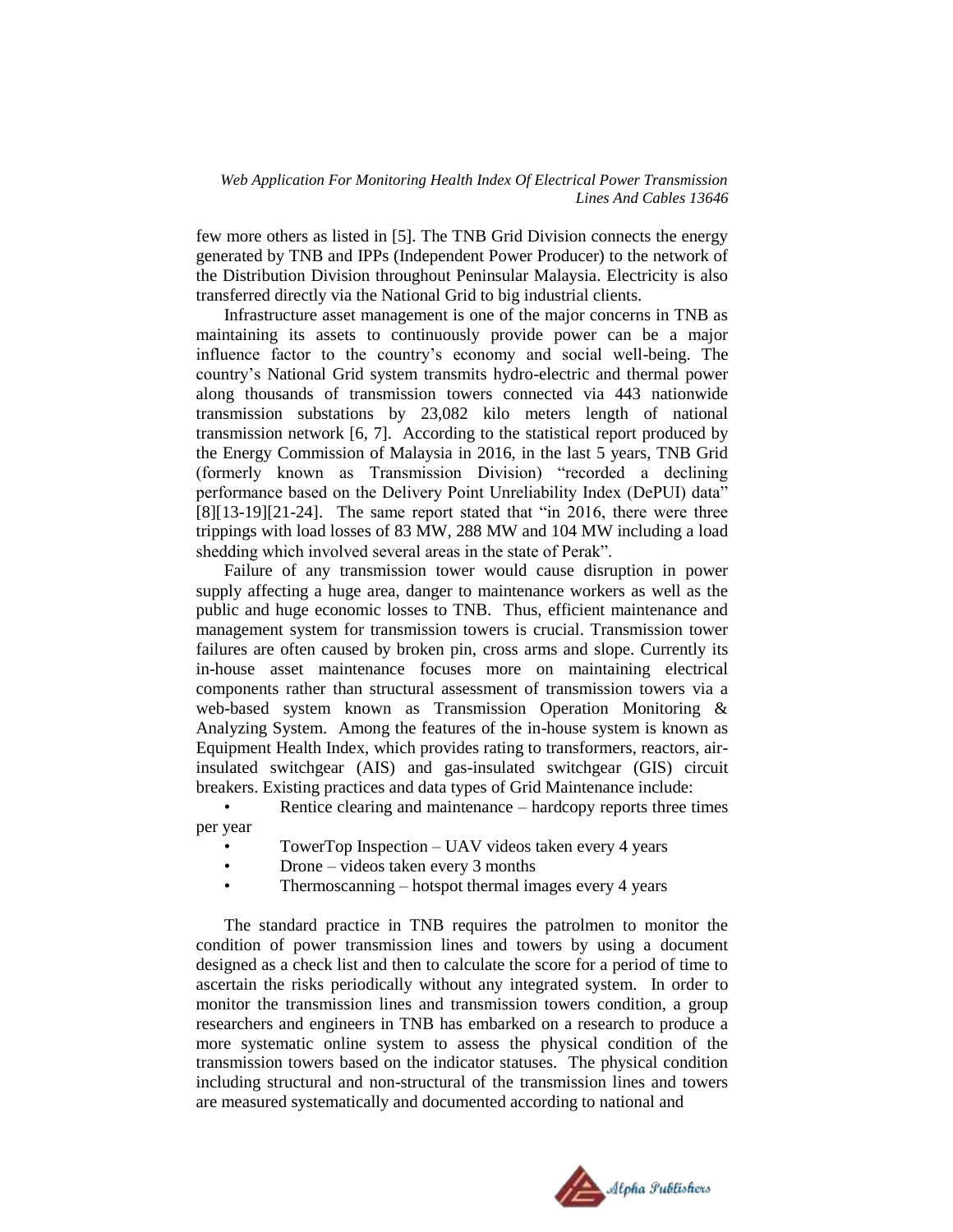international risk management procedures and guidelines. The structural condition includes insulators, conductors, spacers/dampers, mid-span joints, bracings, and crossarms. The non-structural conditions includes tower footings resistances, right of ways, ground clearance and slope conditions. The overall condition of transmission lines, transmission towers and cables will be impacted by the condition of each item, and therefore the conditions of all these critical items shall be monitored using a web-based system named as TNB Transmission Line and Cables Health Index or LCHI in short.

In the remainder of this paper, Section 2 presents the related work of transmission lines health index monitoring studies conducted by other researchers. This is followed by Section 3 that presents the evolutionary prototyping methodology adopted to develop LCHI, which is centred around the health index determination framework used to determine conditions of the transmission lines and cables. Section 4 explained the context and features of the web application to monitor the health index of those conditions. Several screenshot of the interface of the web application is also provided in this section. The paper ends with the last section, Section 5 which concludes this paper and provides some recommendation for future improvement.

#### **2 Materials and Methods**

This section begins with review of three similar or related work found in the literature conducted by other researchers related to overhead power transmission lines health index. This is followed by description of the evolutionary prototyping approach adopted in developing LCHI system.

#### *2.1 Structural Health Monitoring*

Skarbek, Zak and Ambroziak in [2] presented several strategies for detecting damage in the Structural Health Monitoring (SHM) of overhead power transmission system. The authors also report possible economic effects of the SHM of transmission and distribution system for electrical energy company. However, their research focuses only at damage detection of steel latticed towers and span, which should be divided into 2 categories: damage of a tower and damage of a line. They further explain typical tower damage can be categorised as "fatigue cracking, crossarm cutting, foundation cracking, rotation of a tower (due to miry terrain), rivets loosening, etc". On the other hand, damage of a transmission line may be contributed by breaking, shirt-cutting, insulator cracking, rust occurrence, fatigue, and cracking commonly caused by ageing, vibrations (conductors galloping, aeolian vibrations) and human factors [2]. In their study, transmission tower damage indexes are calculated based on Finite Element Method (FSM) for a

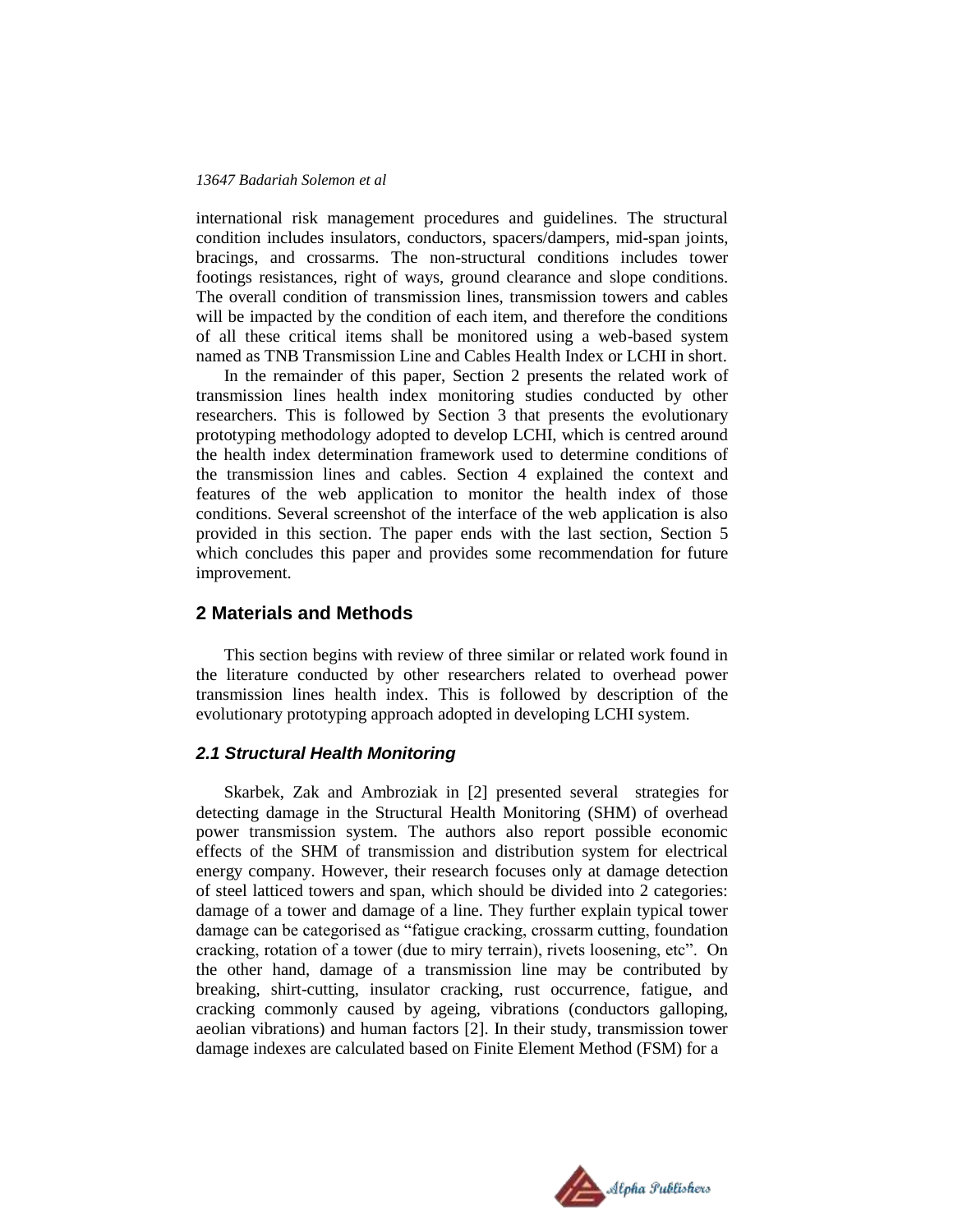damage assessment based on natural frequencies calculations and using artificial neural networks. Although further study is needed, the researchers discovered "simple processing of the frequency shift may give better results than the application of the artificial neural network".

#### *2.2 Condition-Based Health Index*

The work presented in [4] demonstrates "idea of inspection for maintenance of overhead power transmission lines based on the checking list used by patrolmen or line inspectors". Patrolmen or line inspectors fills up checking sheet with physical conditions (good, normal, poor), aging or depreciation data for overhead transmission lines. The scores obtained from the checking document is then calculated to generate health index. The health index can be used as an indicator for determining or for providing planning of maintenance for electrical power transmission line system as suggested in Table 1. The four categories of criterion design for overhead power transmission line system presented by the researchers in [4] include: i) concrete pole, ii) insulator, iii) conductor, and iv) grounding/lightning system. Each component is given mode score and consists of several items (each is given item score) as follows:

• Concrete pole (50%) – leaning pole [20], cracked pole [20], weed coverage [10], treeing [10], sanek guard [20], building nearby [10], car crash prevention [10].

Insulators  $(25%)$  – cracked insulator, dirt [20], corrosion.

• Conductor  $(15%)$  – cracked wire, unusual thing (kite, etc) [10], loosen connector.

• Grounding/lightning (10%) – broken ground lead wire, ground resistence, no overhead ground wire, broken overhead ground wire.

| % HI & THI | Condition | Requirement                                   |
|------------|-----------|-----------------------------------------------|
| 86-100     | Very good | Normal maintenance                            |
| $71 - 85$  | Good      | Normal maintenance                            |
| 51-70      | Fair      | Increase diagnostic test                      |
| 31-50      | Poor      | Start Planning Process to<br>Replace/Rebuild  |
| $0 - 30$   | Very poor | Immediately Asses Risk:<br>Replace or Rebuild |

**Table 1** Categories Of Health Index Conditions [4]

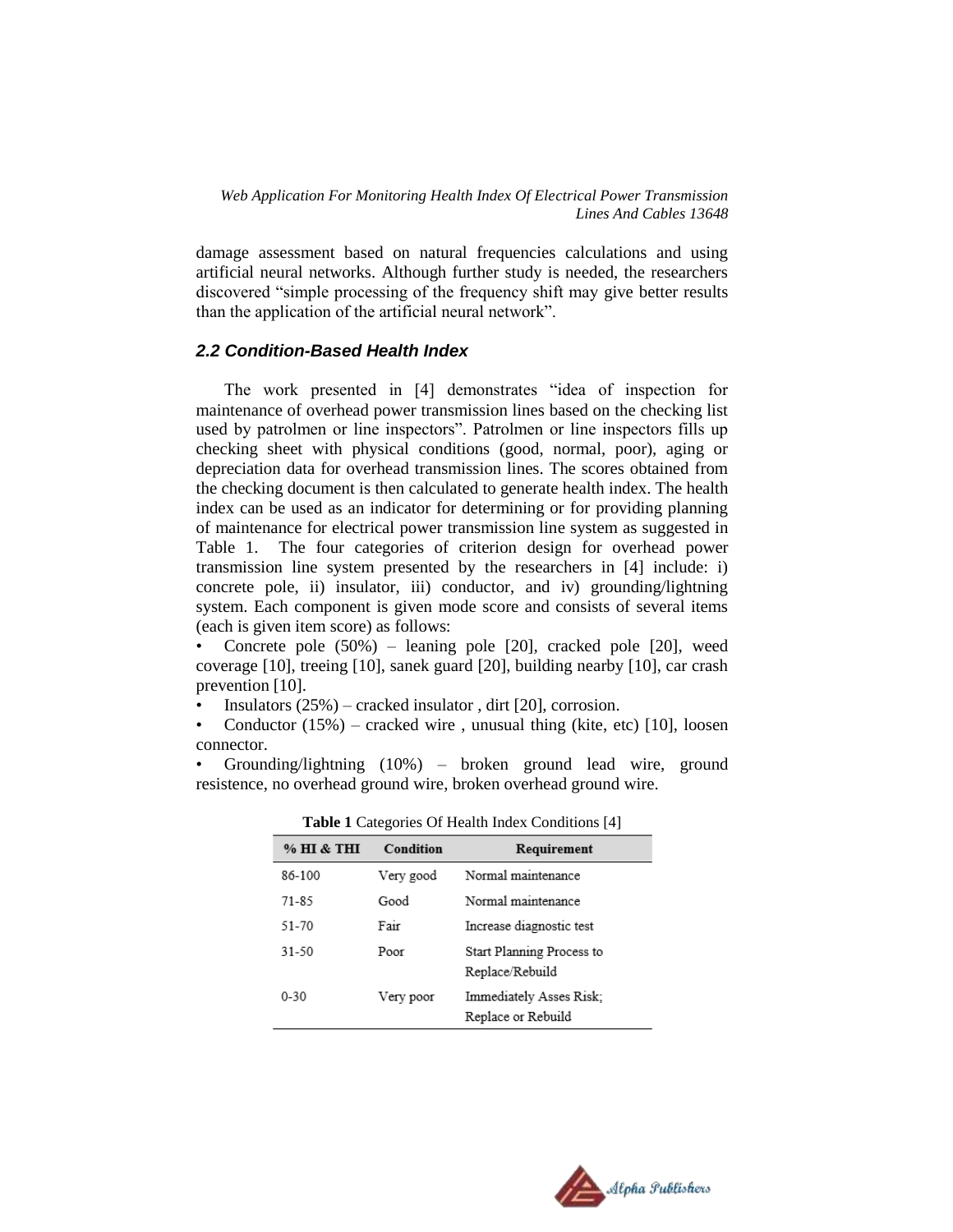#### *2.3 Reliability-Centered Maintenance For Overhead Transmission Lines*

Zhang and Lin in [9] present a model for estimating the overhead power transmission lines failure rate by use of monitoring data and the non-supplied energy index (EENS) evaluation method to establish the overhead transmission lines' trustworthiness. The model quantitatively analyze the reliability of the overhead transmission lines by assigning a weighting factor between 10 and 1 to the so-called main monitoring items where weight 10 is the most significant and weight 1 is the least significant. Each monitoring item has several sub-items as listed in Table 2. Each item or sub-item requires a particular strategy or technology for surveillance or inspection. To connect monitoring items to the overhead transmission lines failure rates, monitoring measurements must be combined for all critical monitoring items into the so-called "an overall condition index for whole overhead line" [9].

|                         | <b>Monitoring Items</b>                                                                            | Weights |
|-------------------------|----------------------------------------------------------------------------------------------------|---------|
| Foundation              | Foundation displacement, settlement,<br>Damage of slope protection and flood<br>control facilities | 8       |
| Tower                   | Tower tilt, deformation, missing<br>components, loosing screws and<br>corrosion                    | 10      |
| Conductor               | Corrosion, broken strand, injury, burn<br>by flashover, condition of sag and<br><sub>jumpers</sub> | 10      |
| Insulator               | Contamination and seal degree of<br>insulators                                                     | 10      |
| Fittings                | Displacement, corrosion, wear<br>deformation and damage                                            | 8       |
| Grounding<br>device     | Condition of grounding devices,<br>grounding resistance                                            | 6       |
| Auxiliary<br>facilities | Damage of lightning protection<br>facilities and bird prevention facilities                        | 4       |
| Surroundings            | Safety distance clearance, distance<br>departing from trees and buildings                          | 4       |

**Table 2** Monitoring Items For Overhead Transmission Lines Suggested in [9]

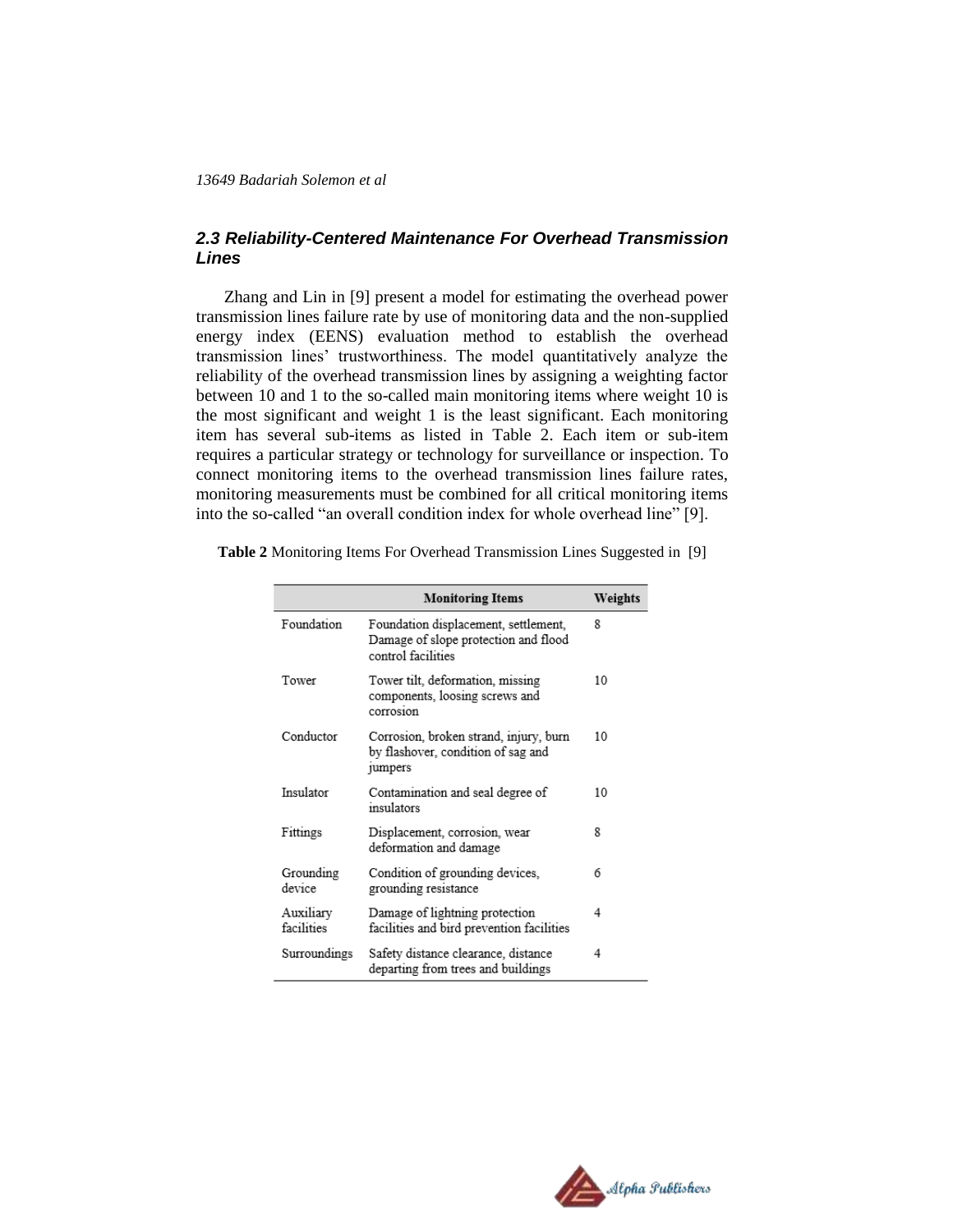#### *2.4 Evolutionary Prototyping Approach*

Just like in most other projects, we acknowledge that communication between designers and end consumers is important. Hence, in developing the system, we adopted evolutionary prototyping approach because Prototypes have demonstrated adequate assistance for such communication [10]. Also, Prototypes are a good source of creative thoughts and ideas, whether in an academic environment and even in industry as mentioned in [11]. The types of prototypes constructed in this project can be categorized as user interface prototypes and functional prototypes that execute strategically significant components of both the user interface and the scheduled application functionality as defined in [10].

A total of six user interface prototypes and two functional prototypes were produced in this research before both researchers and engineers agreed on the functionalities, and final look and feel of the system. The evolutionary prototyping approach adopted in developing LCHI system is as illustrated in Fig. 1, which can be summarized as follows:

• Health Index Determination – This step determines the elements (i.e. parameters of transmission lines) and algorithms to determine health index of transmission lines and cables via series of meetings and discussions between the technical team members and the engineers. Some of the elements were suggested the engineers based on many years of experience dealing with the elements of the transamission lines.

• Requirements Gathering – This step clarifies requirements and design elements of the prototypes and the final look and feel as well as functionalities of the system.

• Prototype – In this step, we produced several low- and high-fidelity user interface prototypes using sketches and Microsoft Power point. These were followed by functional prototypes developed using .net framework and Microsoft SQL Server database management system. During this stage, the prototypes were gradually improved until the final system is delivered.

• Test – Both researchers and engineers test the prototypes to look for more improvement opportunities. At this stage, mock data were used to test the correctness of the programming algorithms developed by the programmer based on the health index determination framework.

• Production – Once the stakeholders are satisfied with the prototypes, then only the final system is placed in the production server to be accessed by the end users.

## **3 Results and Discussion**

This section described the health index determination framework, the power transmission lines and cables elements, and the TNB Transmission Lines and Cables Health Index web application.

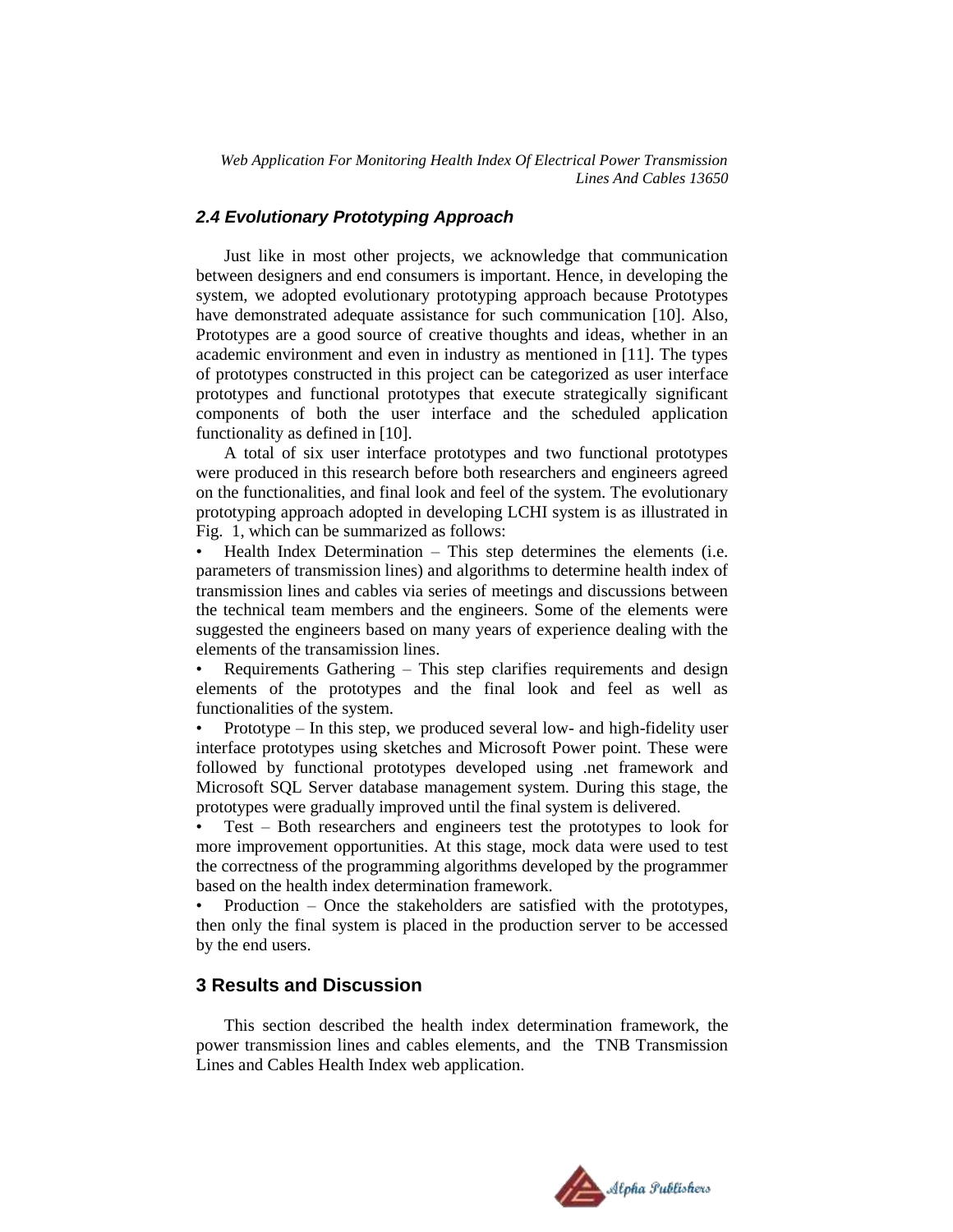

**Figure 1** Evolutionary Prototyping Approach Adopted In The Research

#### *3.1 Health Index Determination*

Hazard or defects or problems of transmission lines and cables are currently detected using human visual observations to produce assessment report, UAV (Unmanned Aerial Vehicle) and drone videos, and thermoscan hotspots. Among the objects identified for transmission tower assessment and management using visual inspection are tower exposure and specification, tower foundation, tower structure, tower classification, tower status, and geographical data of the tower as shown in Fig. 2.



**Figure 2** Objects For Transmission Tower Assessment And Management Using Virtual Inspection

In 2016, it was reported in [8], the unscheduled supply percentage for low and medium categories of voltage interruptions in the country was 12.94% caused by environment factor [8]. Based on the compilation seventeen years of reports of electrical interruptions in Peninsular Malaysia from 2000 to 2016 described in [ 12 ], it can be concluded that the electrical interruptions were contributed by the surroundings (31%), structural failures (17%), conductor issues (40%) and third party disruptions (12%).

In this research, the proposed parameters of transmission towers' elements and the framework to determine health index of transmission lines and cable elaborated in detail in [12] were adopted from several other research reported in [4, 10-21]. Fig. 3 depicts the simplified process for determining health index of transmission lines and cables. To determine the transmission line health index, the condition ranking of three components have been taken into account: electrical/mechanical, surrounding

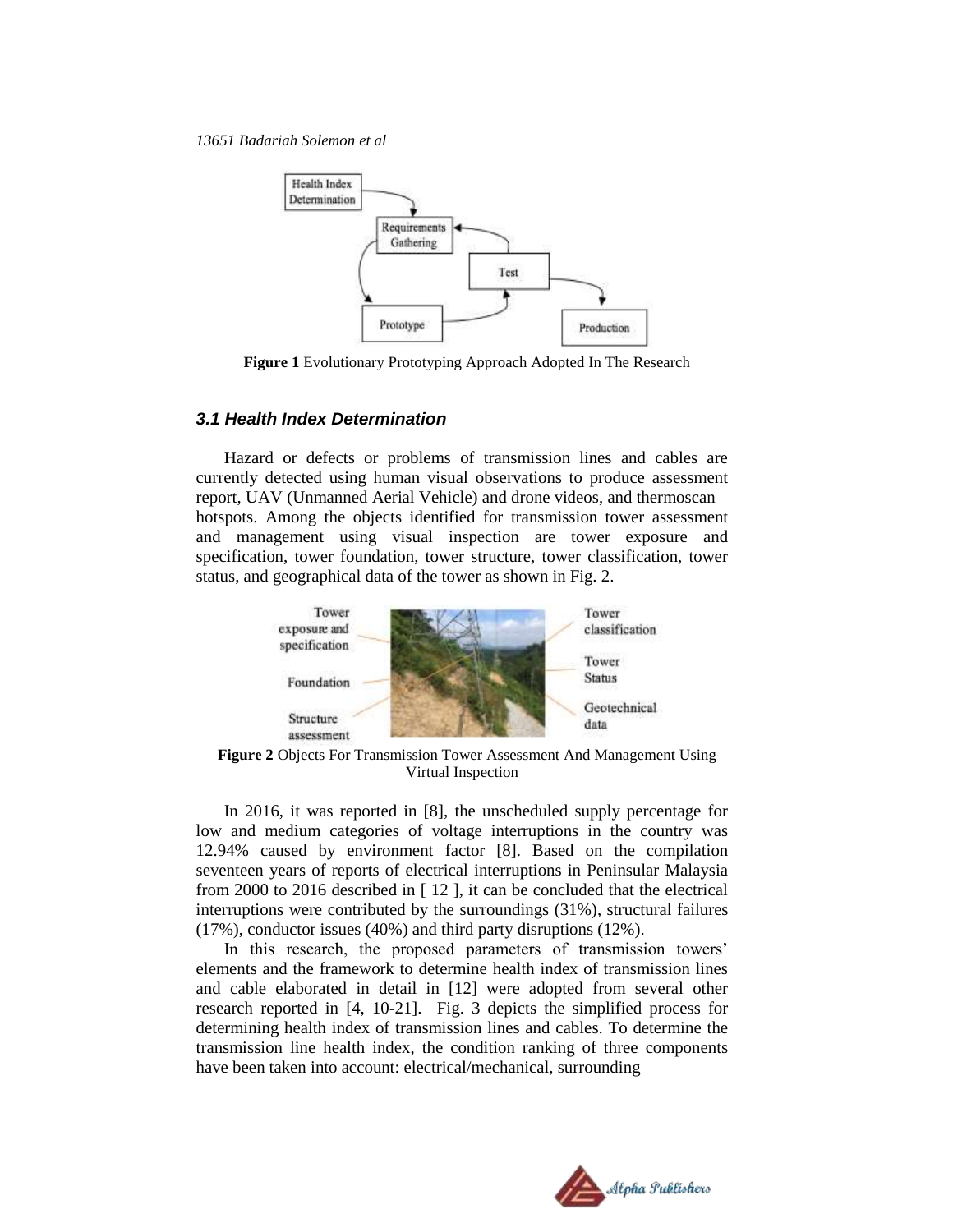environment and structural. These three components contain nearly all aspects related to a electrical power transmission line. The foundation basic component that form an overhead power transmission line as mentioned by Bayliss [3] and Thongbai [4] have to be excluded in this framework due to insufficient data. The elements of electrical/mechanical component include insulator, conductor, spacer/damper, and mid-span joint. The other elements are tower footing resistance (TFR), right of way (ROW), ground clearance, and slope condition are considered in determining the surrounding environment component and bracing and crossarm elements for the determining the structural component. Similar to the concept of monitoring items used in [9], Fig. 3. indicates condition reading of sub-elements of the main elements or parameters must first be determined in order to calculate the condition score of the elementsparameters.



**Figure 3** Process Flow For Determining Health Index Of Power Transmission Lines And Cables. Adapted From [12]

The system determines age score based on the service life data inferred from historical data gathered by the electricity utility company from the annual reports and service evaluation reports produced the energy commission in the country. The system then defines the criticality score of the line that the electricity utility company sets in relation to the frequency of service disturbance that occurs over a particular period. The health index (HI) of an each element is then calculated based on the formula in Equation (1). Then it proceeds to calculate the Total Health Index (THI) representing the proportion of total overhead transmission lines using formula in Equation (2) as explained in [12].

$$
HI = \sum_{i=1}^{m} C_i \times I_i \times CF_i \times AF_i \tag{1}
$$

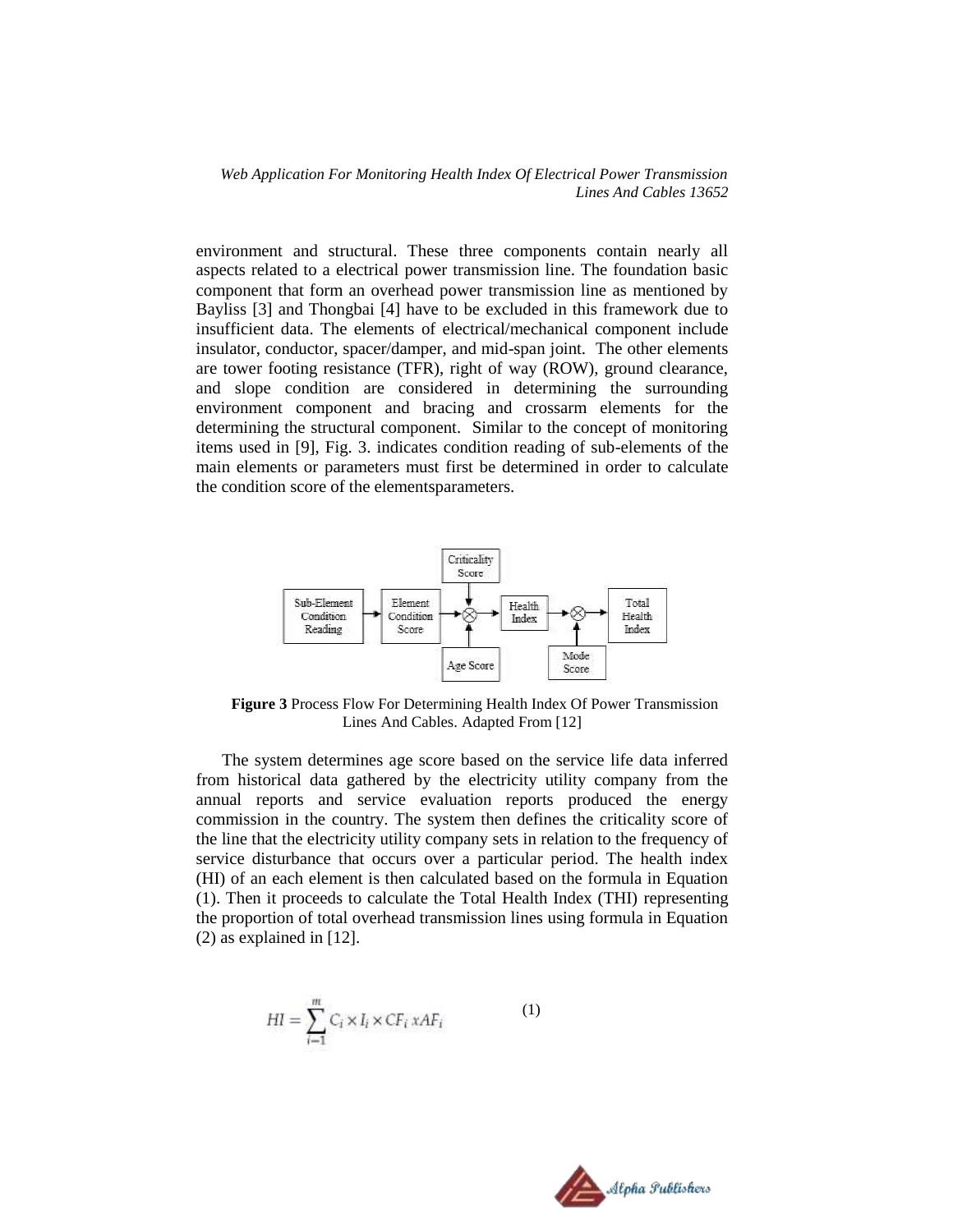Where:

I – item or element score (up to 100%)

C - condition score

CF - criticality score

AF - age score

m - total number of elements

$$
THI = \frac{\sum_{i=1}^{n} HI_i \times M_i}{100}
$$

Where:

HI – health index of each item/element M - mode score (up to 100%) n - total number of components

The descriptions of the elements of power transmission line for determining health index of power transmission lines and cables are provided in Table 3. Using same process flows, the health index of transmission cables are determined by tests performed to cross-linked polyethylene (XLPE) and oil-filled cables, which are described in Table 3 as well.

(2)

It is anticipated that the overall health index findings will be able to clarify what components, environmental exposure, and geographic situation affect the transmission lines and cables ' health. Several scenarios of the proposed framework for determining health index of transmission towers and cables have been tested and demonstrated in [12].

#### *3.2 Transmission Lines and Cables Health Index Web*

Generally, LCHI system needs to interact with several other systems being used in TNB in order to get basic ratings of elements.The LCHI system gets slope condition rating of transmission towers from another system known as Innovative Monitoring Rating System (IMRS) and condition ratings of other elements to determine health index from the Systems Applications and Products (SAP) Enterprise Resource Planning (ERP) system. The ratings then shall be converted into equivalent percentage score values before both HI and THI can be calculated for the elements and transmission lines and cables. The administrator of LCHI amongst the selected engineers in TNB is given additional feature to change the mode scores to be used in determining the HI and THI. Fig. 4 shows the context of web-based LCHI system as described earlier. The LCHI system allows engineers, and administrators of the system to view the HI and THI of transmission lines and cables, which are assigned with four-colour codes to represent different ratings, similarly as used in [4], given to HI and THI as listed in Table 4.

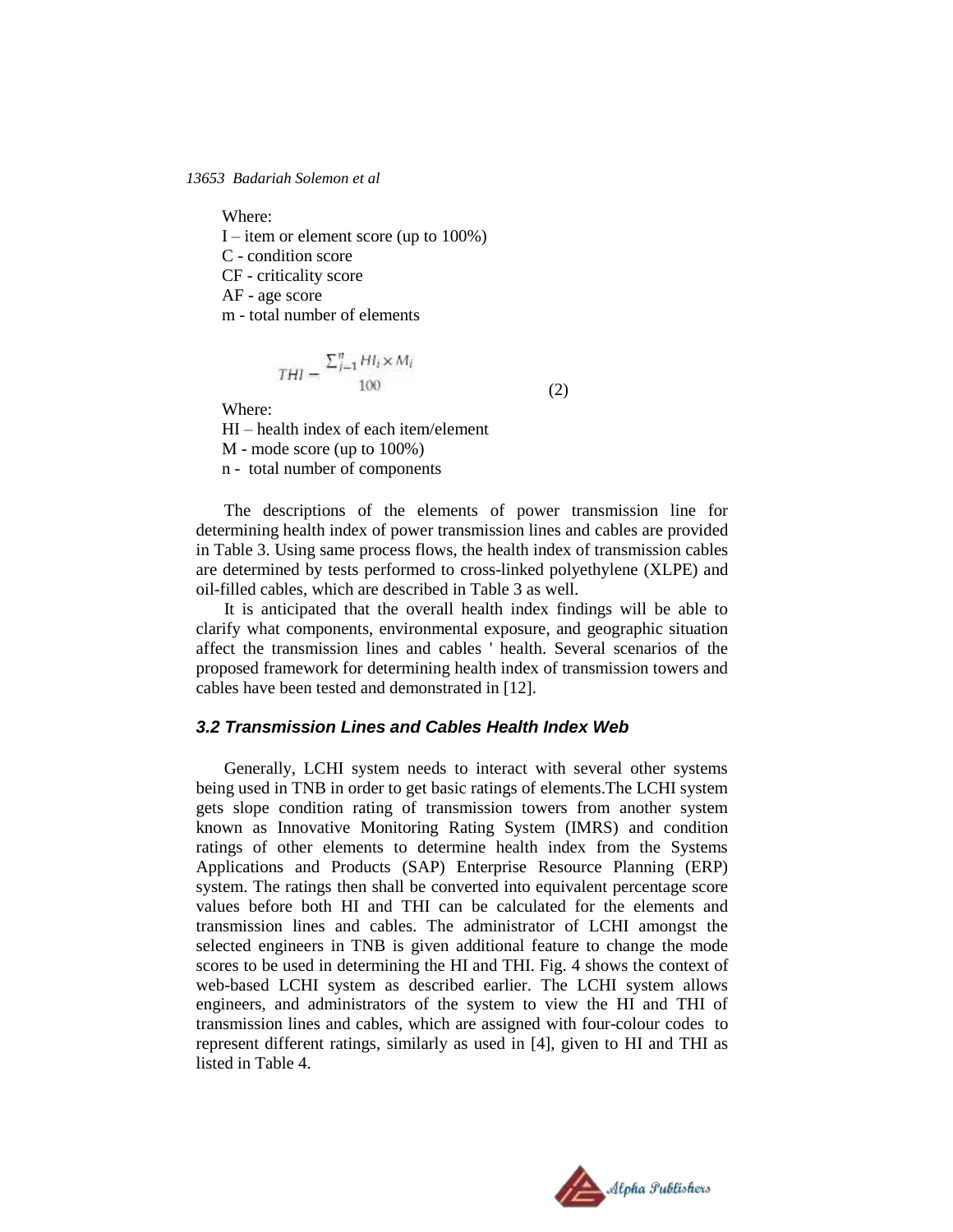

**Figure 4** Context of LCHI

The main features of the web-based LCHI system for the use of both engineers and administrator are as follows:

• Health Index of Zone: This feature aims to provide an overview of the overall health index of transmission lines in the country. It provides a list of total number of towers for each health index rating, which is grouped into five zones of transmission lines in Peninsular Malaysia – North, East, Selangor, Kuala Lumpur and South. Unlike the Selangor and Kuala Lumpur zones, the north zone include transmission towers located in Kedah, Penang, and Perak states, the east zone include transmission towers located Kelantan, Terengganu and Pahang states, and the south zone include towers in Johor, Melaka and Negeri Sembilan. Users may access this feature from the main page of LCHI as shown in Fig. 5.

• Health Index of Transmission Lines: This feature enables users to observe the THI ratings given to all transmission towers of transmission lines within the five zones and sub-zones (or states). The system enable users to manipulate the information provided in the page including to perform sorting of zones, sub-zone, lines and kV. Also, the system allows users to search and to view THI ratings of a specific transmission line.

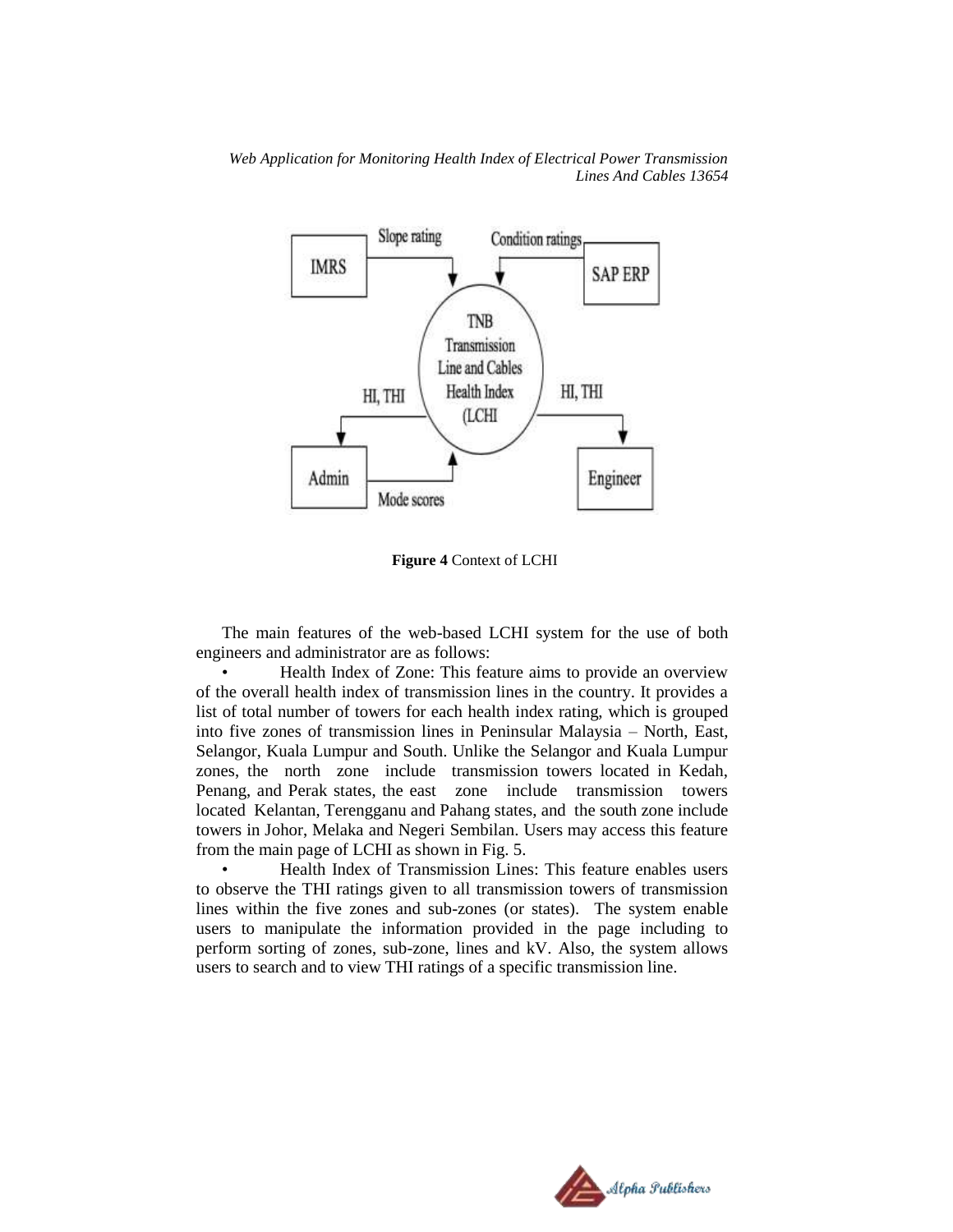| Component                  | Element /<br><b>Parameter</b>      | <b>Description</b>                                                                                                                                   |  |
|----------------------------|------------------------------------|------------------------------------------------------------------------------------------------------------------------------------------------------|--|
| Electrical/<br>Mechanical  | Insulator                          | Insulating supports used to attach power<br>transmission lines to transmission<br>towers.                                                            |  |
|                            | Conductor                          | A medium to transport electricity from<br>one place to another                                                                                       |  |
|                            | <b>Spacer Damper</b>               | Used to create a distance between the<br>conductors to avoid the conductors from<br>knocking together and hence, avoid<br>damage done to conductors. |  |
|                            | Mid-span Joint                     | Used to connect two lengths of overhead<br>line conductors together between the<br>transmission towers.                                              |  |
| Surrounding<br>Environment | <b>Tower Footing</b><br>Resistance | Resistance offered by the metal parts of<br>the tower.                                                                                               |  |
|                            | Right of Way<br>(ROW)              | A strip of land for operating, and<br>maintaining transmission line.                                                                                 |  |
|                            | <b>Ground Clearance</b>            | Clearance distance from a power line.                                                                                                                |  |
|                            | <b>Slope Condition</b>             | Rating of condition given to slope of<br>tower.                                                                                                      |  |
| Structural                 | <b>Bracing</b>                     | Used to interconnect the legs of<br>transmission lines.                                                                                              |  |
|                            | CrossArm                           | Holds the cable and the insulator to the<br>transmission tower.                                                                                      |  |
| Cable                      | <b>XLPE Cable</b>                  | Low voltage (600/1000 V) to 132 kV<br>cross-linked polyethylene cable.                                                                               |  |
|                            | Oil-filled Cable                   | In the cable sheath itself or a containing<br>tube, low viscosity oil is held under<br>pressure.                                                     |  |

## **Table 3** Power Transmission Lines and Cable Elements

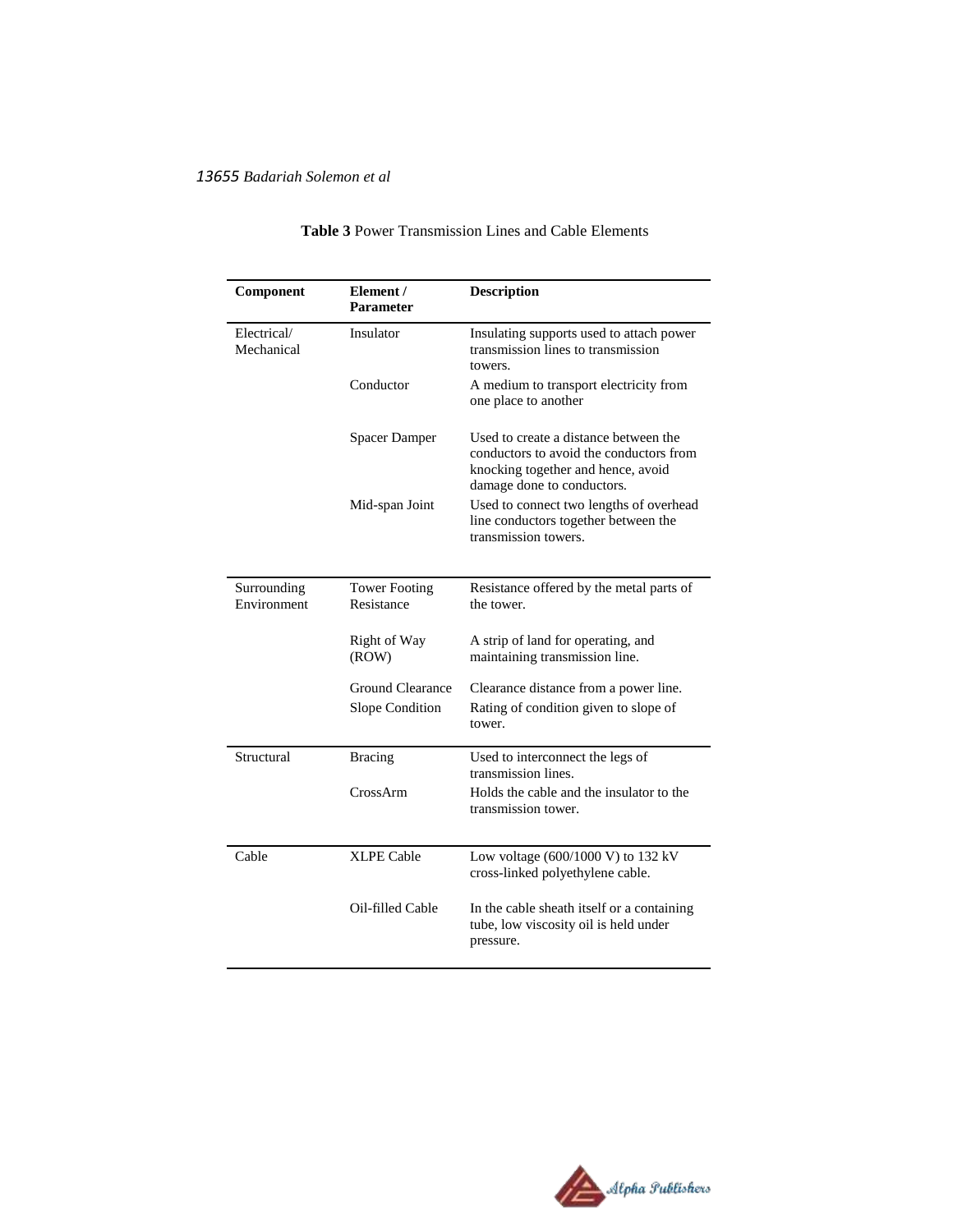| % HI & THI | Rating   | <b>Color Code</b> |
|------------|----------|-------------------|
| 75-100     | Good     | Green             |
| 50-75      | Moderate | Yellow            |
| $25 - 50$  | Low      | Amber             |
| $0-25$     | Critical | Red               |

**Table 4** Classification of Physical Health Condition

• Health Index of Elements: This feature summarizes the health index ratings of the ten elements of transmission lines and two elements of transmission cables. The summary of each parameter is represented by horizontal rectangular bars with lengths proportional to the values that represent THIs of different ratings. A sample page of the summary page is as shown in Fig. 6.

• Health Index of Transmission Towers: This feature provides list of detailed health index ratings of transmission towers, categorized into condition ratings of tower elements of transmission lines including insulator, bracing, crossarm, TFR, and slope ratings. This feature also enable users to sort zones, sub-zones, lines, and kV.

• Health Index of Span: This feature allows users to view condition ratings of conductor, spacer/damper, mid-span joint, right of way and ground clearance. Similarly to other earlier features, users may search for specific transmission line to view ratings of span elements.

• Health Index of Cables: This feature provides list of detailed health index ratings of transmission towers, categorized into condition ratings of two elements of transmission cables: XLPE cable and oil-filled cable.

![](_page_12_Picture_7.jpeg)

 **Figure 5** Main Page of LCHI

![](_page_12_Picture_9.jpeg)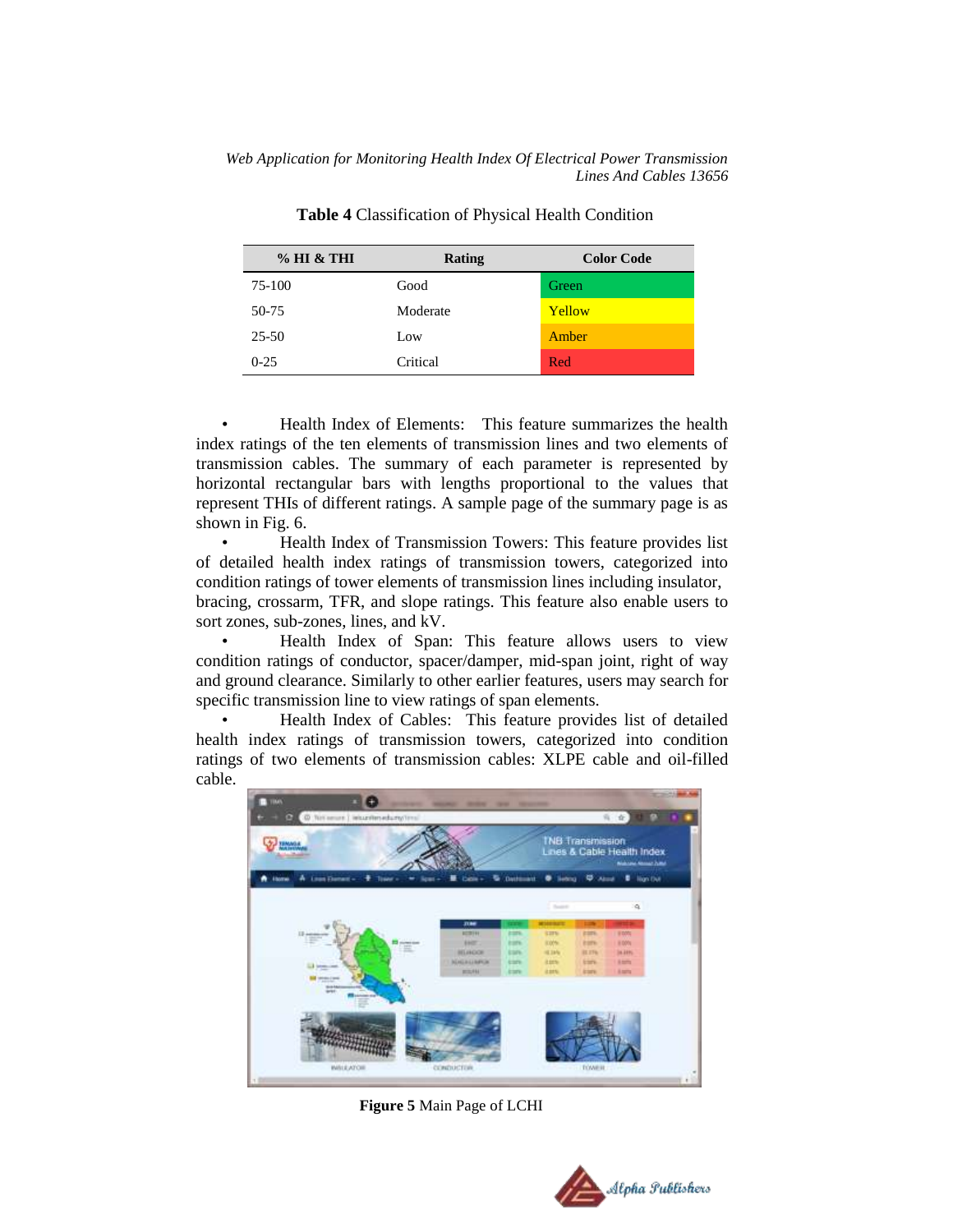![](_page_13_Picture_1.jpeg)

**Figure 6** Summary Of Health Index Of Transmission Lines Elements

## **4 Conclusion**

Efficient maintenance and management system for its transmission towers is essential to TNB, Malaysia's biggest power utility corporation. In order to monitor the transmission towers condition, a group researchers and engineers in TNB have embarked on a research to produce TNB Transmission Line and Cables Health Index web-based system. The system aims to assess the physical condition of three components of transmission lines and towers, which are: electrical/mechanical, surrounding environment and structural. The elements to determine condition of transmission lines and towers are insulator, conductor, spacer/damper, mid-span joint, tower footing resistance, right of way, ground clearance, slope condition, bracing and crossarm. In addition, two elements are used to determine the condition of cables: cross-linked polyethylene cable and oil-filled cable.

The web-based system was developed using the evolutionary prototyping methodology as explained in Section 2 of this paper. Brief explanation of the framework to determine health index of transmission towers and cables is also provided in the same section. As explained in this paper, among the main features of the system are HI of zones of transmission lines, HI of transmission lines, HI of individual parameters, HI of transmission towers, HI of span, HI of cables and setting for the Administrator role. In the energy industry, the web-based system plays an significant role in prioritizing the maintenance, renovation or substitution of transmission towers, especially in the nation, to prevent power supply disturbance.

![](_page_13_Picture_6.jpeg)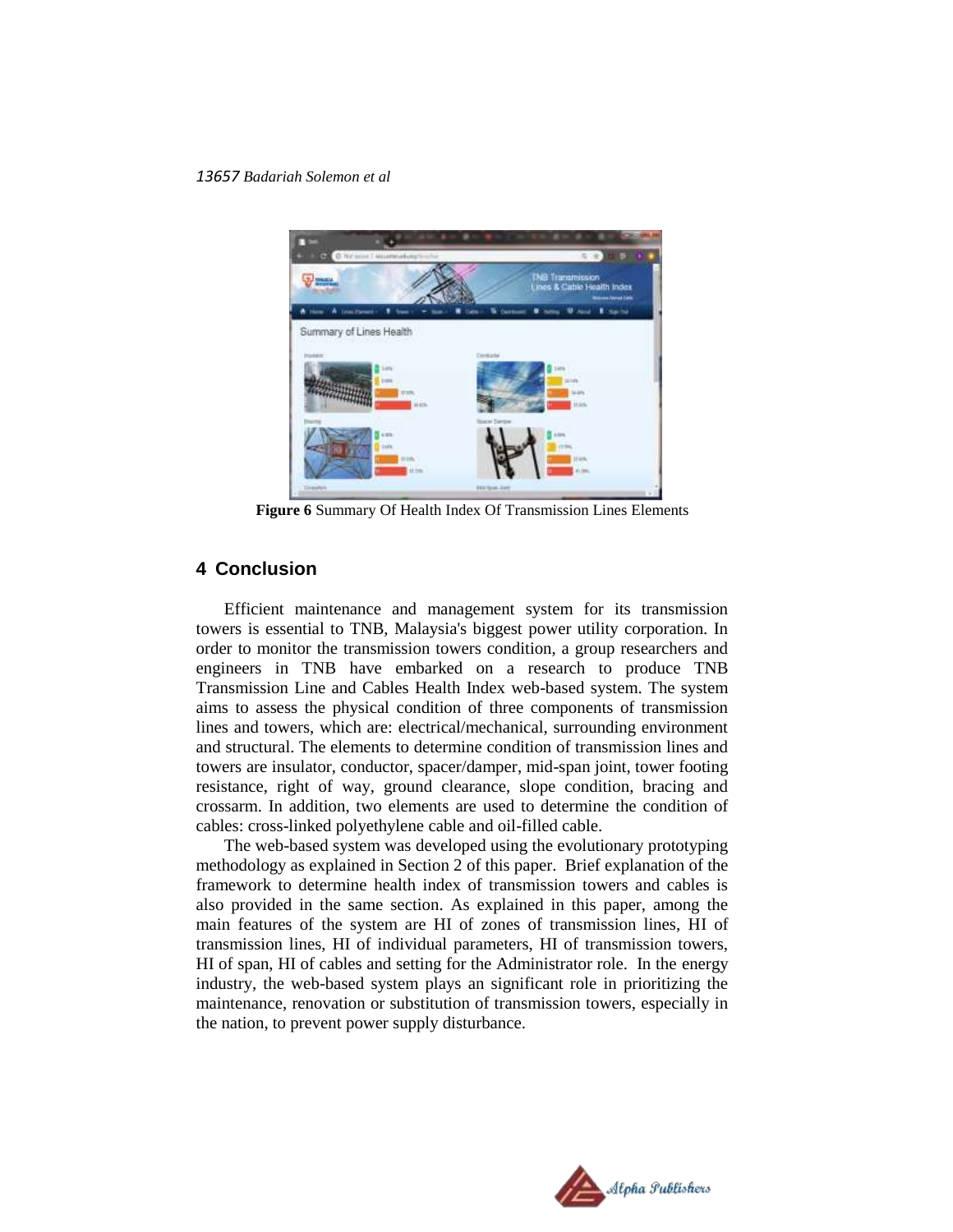### **Acknowledgment**

The Authors of this work would like to acknowledge the support for their research provided Universiti Tenaga Nasional (UNITEN). The research presented in this paper is funded by Tenaga Nasional Berhad (TNB) through TNB Seed Fund (U-TS-RD-18-23) managed by UNITEN R&D Sdn Bhd.

### **References**

- [1] A. Khamis, A. Alamshah, A. Ahmad, A. Ab Rahman, and M. H. Hairi, "Energy & Electricity consumption analysis of Malaysian power demand", 4th International Power Engineering and Optimization Conference (PEOCO),pp. 463-467, 2010.
- [2] L. Skarbek, A. Zak, and D. Ambroziak, "Damage Detection Strategies in Structural Health Monitoring of Overhead Power Transmission System", EWSHM - 7th European Workshop on Structural Health Monitoring, IFFSTTAR, Inria, Université de Nantes, pp. 663-670,2014.
- [3] C. Bayliss, Transmission and Distribution Electrical Engineering, 2nd ed. Manchester: Newnes, MPG Book, 2001.
- [4] P. Thongchai, P. Pao-La-Or, and T. Kulworawanichpong, "Conditionbased health index for overhead transmission line maintenance", 10th International Conference on Electrical Engineering/Electronics, Computer, Telecommunications and Information Technology, pp. 1-4, 2013.
- [5] Malaysia's Open Data Portal, Independent Power Producer Licensee in Malaysia, Dataset Publishers, Ministry of Energy, Science, Technology, Environment & Climate Change (MESTECC), 2018. Available online : https://www.devex.com/organizations/ministry-of-energy-sciencetechnology-environment-climate-change-mestecc-malaysia-128833
- [6]Tenaga Nasional Berhad, Energy to Transform Life. Integrated Annual Report 2018; Tenaga Nasional Berhad: Kuala Lumpur, Malaysia, 2018.
- [7] R. Ali, I. Daut, and S. Taib, "A review on existing and future energy sources for electrical power generation in Malaysia", Renewable and Sustainable Energy Reviews, Vol.16, no.6, pp.4047-4055, 2012.
- [8] Energy Commission of Malaysia. Performance and Statistical Information on Electricity Supply Industry in Malaysia, Energy Commission of Malaysia: Putrajaya, Malaysia, 2016. Available online: [https://meih.st.gov.my/documents/10620/bcce78a2-5d54-49ae-b0dc-](https://meih.st.gov.my/documents/10620/bcce78a2-5d54-49ae-b0dc-549dcacf93ae)[549dcacf93ae](https://meih.st.gov.my/documents/10620/bcce78a2-5d54-49ae-b0dc-549dcacf93ae)

![](_page_14_Picture_12.jpeg)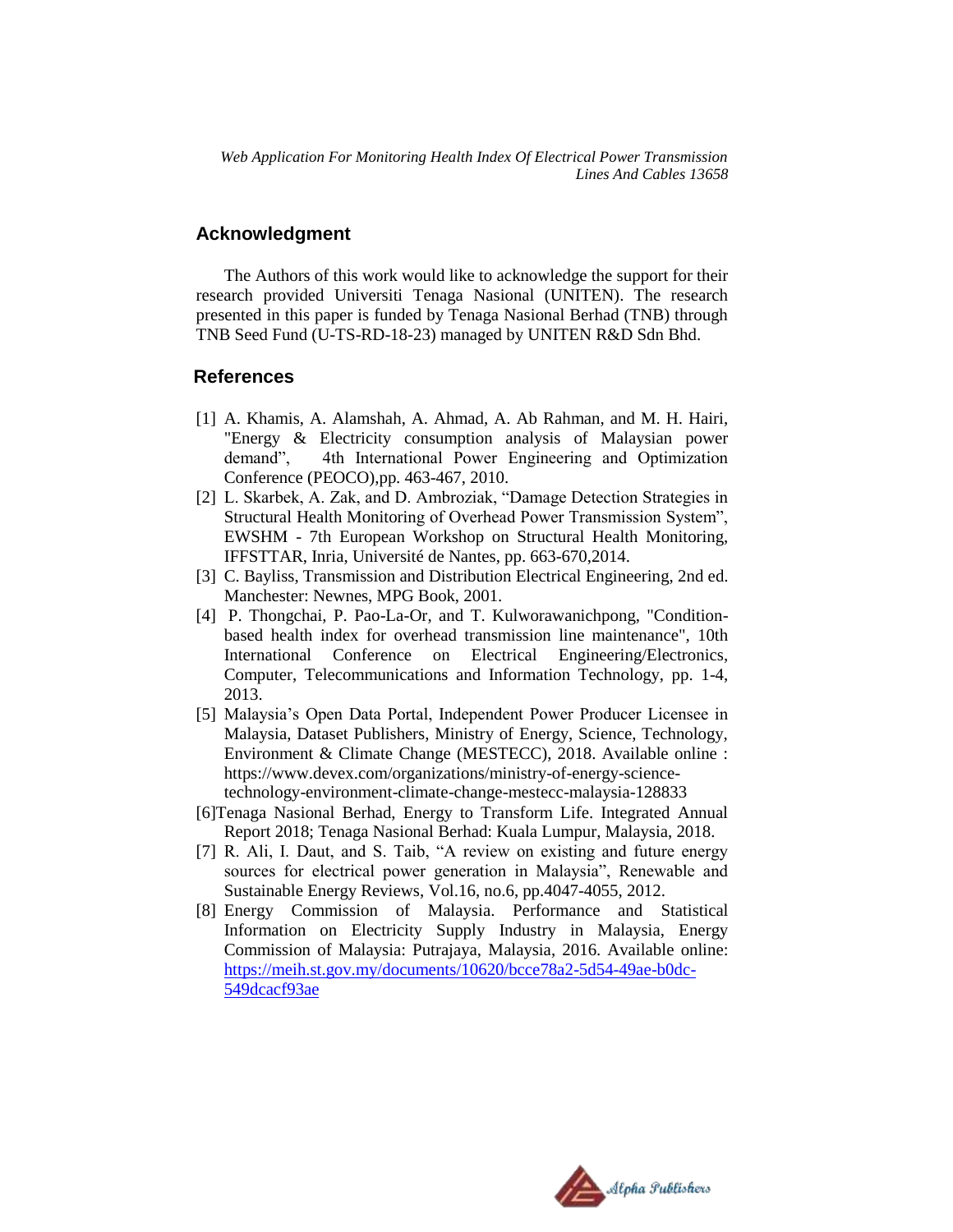- [9] D. Zhang, L. Wenyuan and X. Xiaofu, "Overhead line preventive maintenance strategy based on condition monitoring and system reliability assessment", IEEE Transactions on power systems, Vol. 29, no. 4, pp.1839-1846, 2014.
- [10]M. Carr, and J. Verner, J. "Prototyping and software development approaches", Department of Information Systems, City University of Hong Kong, Hong Kong, pp.319-338, 1997.
- [11]D. Bäumer, W. R. Bischofberger, H. Lichter, and H. Züllighoven, "User interface prototyping—concepts, tools, and experience", Proceedings of the 18th international conference on Software engineering , IEEE Computer Society, pp. 532-541,1996.
- [12]R. Hashim, F. Usman, and I. N. Z. Baharuddin, "Determining Health Index of Transmission Line Asset using Condition-Based Method" Resources, Vol. 8,no.2, 2019.
- [13] T. Hjartarson, B. Jesus, D. Hughes and R. M. Godfrey, "Development of Health Indices for Asset Condition Assessment", Proceedings of the IEEE PES Transmission and Distribution Conference and Exposition, Vol.2, pp. 541–544, 2003.
- [14]E. Dorison, F. Lesur, D. Meurice and G. Roinel, "Health Index", Proceedings of the JICABLE07, Versailles, France,2007, Available online : http://www.jicable.org/2007/index.htm
- [15]Hussain, A., Mkpojiogu, E.O.C., Almazini, H., Almazini, H., "Assessing the usability of Shazam mobile app", AIP Conference Proceedings, Vol. 1891,no.1, 2017.
- [16]A. N. Jahromi, R. Piercy, S. Cress, J. R. R. Service and W. Fan, "An approach to power transformer asset management using health index", IEEE Electrical Insulation Magazine ,Vol.25, no.2, pp.20–34,2009.
- [17] J. Haema, and R. Phadungthin, "Condition assessment of the health index for power transformer", Proceedings of the Power Engineering and Automation Conference, Wuhan, China, pp. 2–5.2012.
- [18]T. Y. Suwanasri, C. Suwanasri and R. Phadungthin, "Risk assessment based on condition and importance criteria for power transformer in Thailand transmission network", IEEJ Transactions on Electrical and Electronic Engineering,, Vol.10, pp.18–27, 2010.
- [19]Hussain, A., Abubakar, H.I., Hashim, N.B, "Evaluating mobile banking application: Usability dimensions and measurements", Conference Proceedings - 6th International Conference on Information Technology and Multimedia at UNITEN: Cultivating Creativity and Enabling Technology Through the Internet of Things, ICIMU, pp. 136-140, 2014.

![](_page_15_Picture_12.jpeg)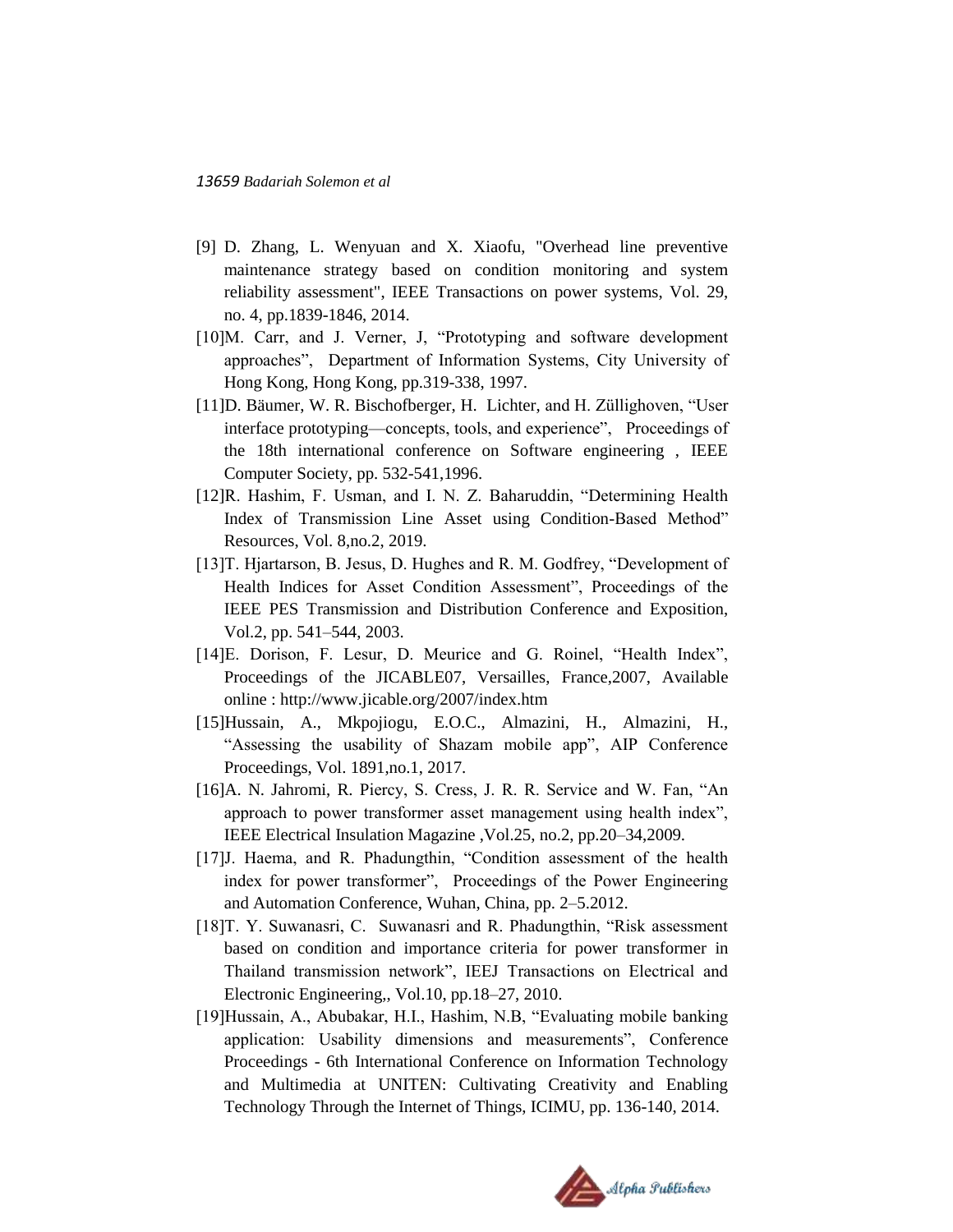- [20]R. Murugan and R. Ramasamy, "Understanding the power transformer component failures for health index-based maintenance planning in electric utilities", Eng. Engineering Failure Analysis, Vol.96, pp. 274– 288, 2018,
- [21]I. G. N. S. Hernanda, A. C. Mulyana, D. A. Asfani, L. M. Y. Negara and D. Fahmi, "Application of health index method for transformer condition assessment", Proceedings of the TENCON IEEE Region 10 Annual International Conference, Bangkok, Thailand, 2014.
- [22]R.Deepan S.Senthil Kumar,"A Energy-Efficient Probabilisitic Coverage Protocol in Wireless Sensor Networks",International Research Journal of Multidisciplinary Science & Technology (IRJMRS),Vol.1,no.7,pp.407- 412,2016.
- [23]Ejaz Mohamed.F,Jothi Kumar.C,"Energy Efficient Based Wireless Sensor Network using Distributed Information Sharing (DISH) Protocol",International Journal of Innovations in Scientific and Engineering Research(IJISER),Vol.1, no.3, pp. 2014.
- [24]Sunil Thomas, Nithiyananthan Kannan, Aliakbar Eski,"Investigations on Transient Behavior of an Energy Conservation Chopper Fed DC Series Motor Subjected to a Change in Duty Cycle", Journal of Green Engineering, Vol.9, no.1, pp.76-91, 2019.

#### **Biographies**

![](_page_16_Picture_7.jpeg)

**Badariah Solemon,** Institute of Energy Infrastructure, University Tenaga Nasional, Jalan IKRAM-UNITEN, Kajang 43000, Selangor, Malaysia.

![](_page_16_Picture_9.jpeg)

**Ashanira Mat Deris,** Institute of Energy Infrastructure, University Tenaga Nasional, Jalan IKRAM-UNITEN, Kajang 43000, Selangor, Malaysia.

![](_page_16_Picture_11.jpeg)